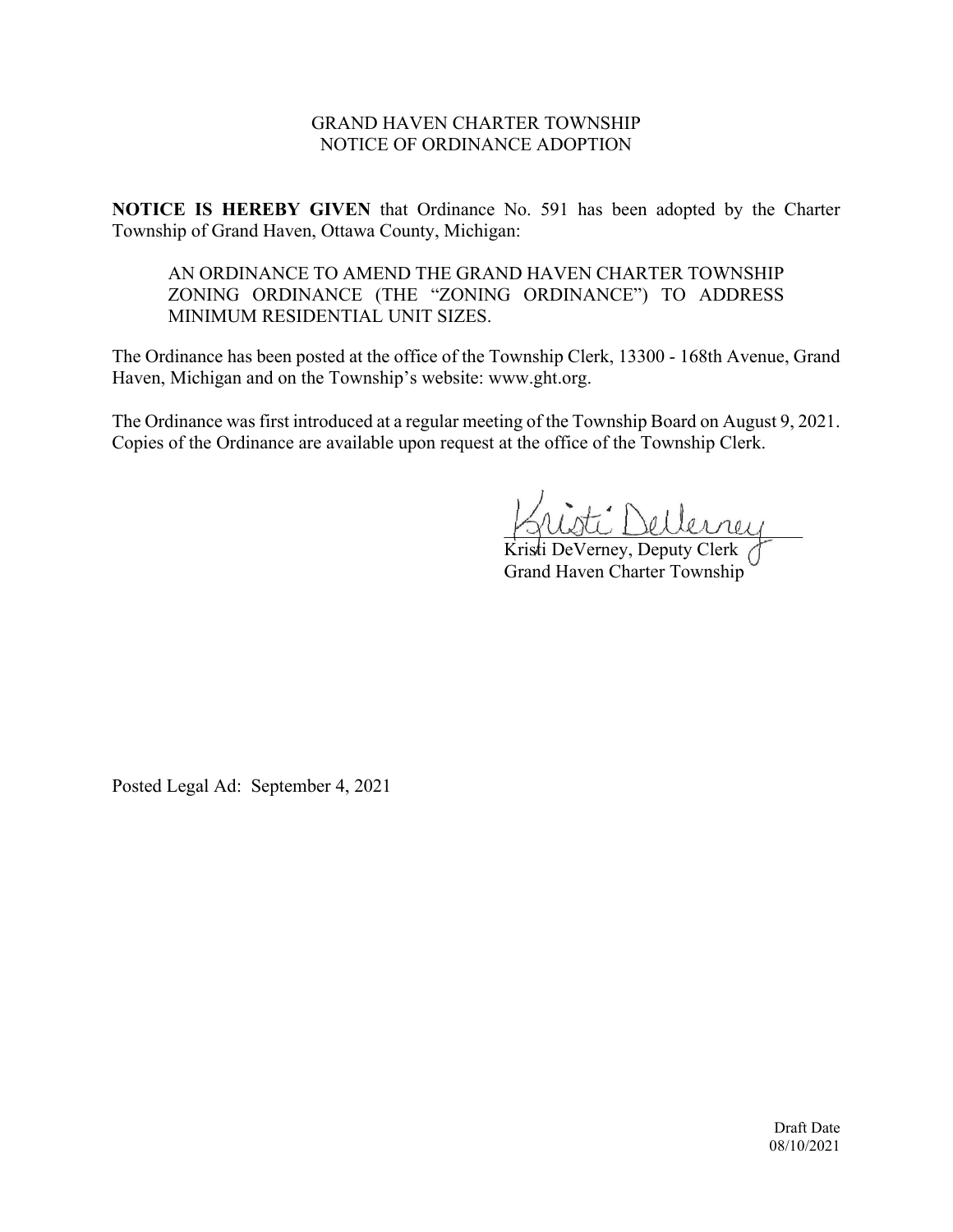#### **ORDINANCE NO. 591**

#### ZONING TEXT AMENDMENT ORDINANCE

# **AN ORDINANCE TO AMEND THE GRAND HAVEN CHARTER TOWNSHIP ZONING ORDINANCE (THE "ZONING ORDINANCE") TO ADDRESS MINIMUM RESIDENTIAL UNIT SIZES.**

THE CHARTER TOWNSHIP OF GRAND HAVEN, COUNTY OF OTTAWA, AND STATE OF MICHIGAN, ORDAINS:

Section 1. Minimum Residential Unit Size. Section 2.12 of the Zoning Ordinance shall be restated in its entirety as follows.

Section 2.12 MINIMUM RESIDENTIAL UNIT SIZE.

- (A) The minimum floor area for residential dwelling units shall be:
	- $(1)$  In the AG district, 1,100 square feet;
	- (2) In the RP district, 1,240 square feet;
	- (3) In the RR district, 1,100 square feet;
	- (4) In the R-1 district, 1,240 square feet;
	- (5) In the R-2 district, 1,100 square feet;
	- (6) In the R-3 district, each unit shall have:
		- (a) Single family dwelling 800 square feet;
		- (b) Two family dwelling 500 square feet plus 100 square feet per bedroom;
		- (c) Multiple family dwelling 500 square feet plus 100 square feet per bedroom.
	- (7) In the R-4 district, see Section 2.14.
- (B) Residential dwelling units with more than one story shall have a minimum ground floor area of at least 800 square feet, which may include an attached garage.
- (C) Residential dwelling units shall have at least 24 feet in width.

Section 2. Effective Date. The foregoing amendment to the Grand Haven Charter Township Zoning Ordinance was approved and adopted by the Township Board of Grand Haven Charter Township, Ottawa County, Michigan on August 23, 2021, after a public hearing as